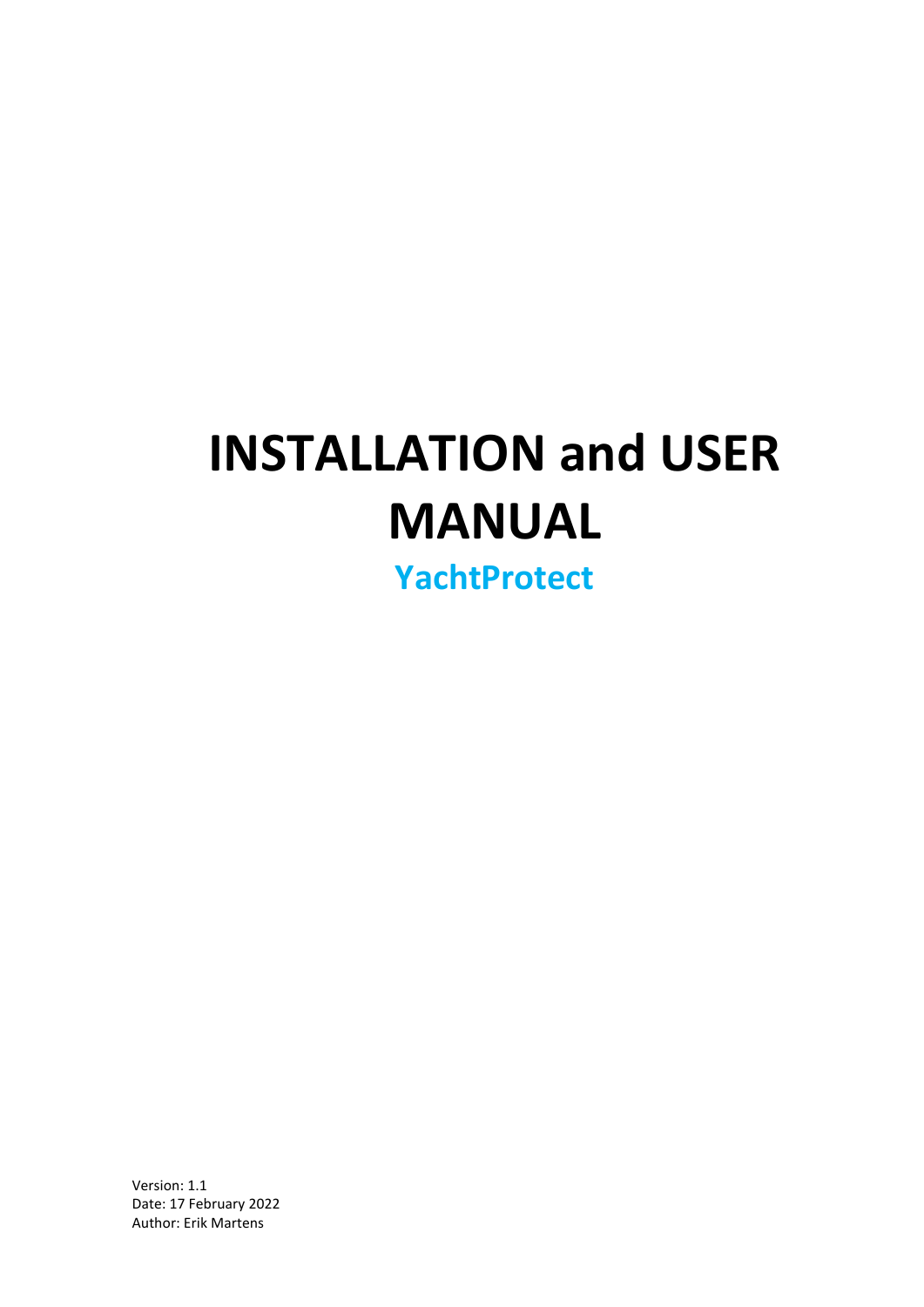## YachtProtect

## **Installation and User Manual**

## **Revision History:**

| <b>Version</b> | Changed compared to previous version:  |  |
|----------------|----------------------------------------|--|
| 1.0            | Initial document                       |  |
|                | Implementation of hotkey on Smartphone |  |

## **Table of Contents**

| $\mathbf{1}$ |     |  |  |
|--------------|-----|--|--|
|              | 1.1 |  |  |
|              | 1.2 |  |  |
| 2            |     |  |  |
|              | 2.1 |  |  |
|              | 2.2 |  |  |
|              | 2.3 |  |  |
| 3            |     |  |  |
|              | 3.1 |  |  |
|              | 3.2 |  |  |
| 4            |     |  |  |
| 5            |     |  |  |
|              | 5.1 |  |  |
|              | 5.2 |  |  |
|              | 5.3 |  |  |
|              | 5.4 |  |  |
| 6            |     |  |  |
|              | 6.1 |  |  |
|              | 6.2 |  |  |
|              | 6.3 |  |  |
|              | 6.4 |  |  |
|              | 6.5 |  |  |
|              | 6.6 |  |  |
|              | 6.7 |  |  |
| 7            |     |  |  |
|              | 7.1 |  |  |
|              | 7.2 |  |  |
| 8            |     |  |  |
| 9            |     |  |  |
| 10           |     |  |  |
| 11           |     |  |  |
| 12           |     |  |  |
| 13           |     |  |  |
| 14           |     |  |  |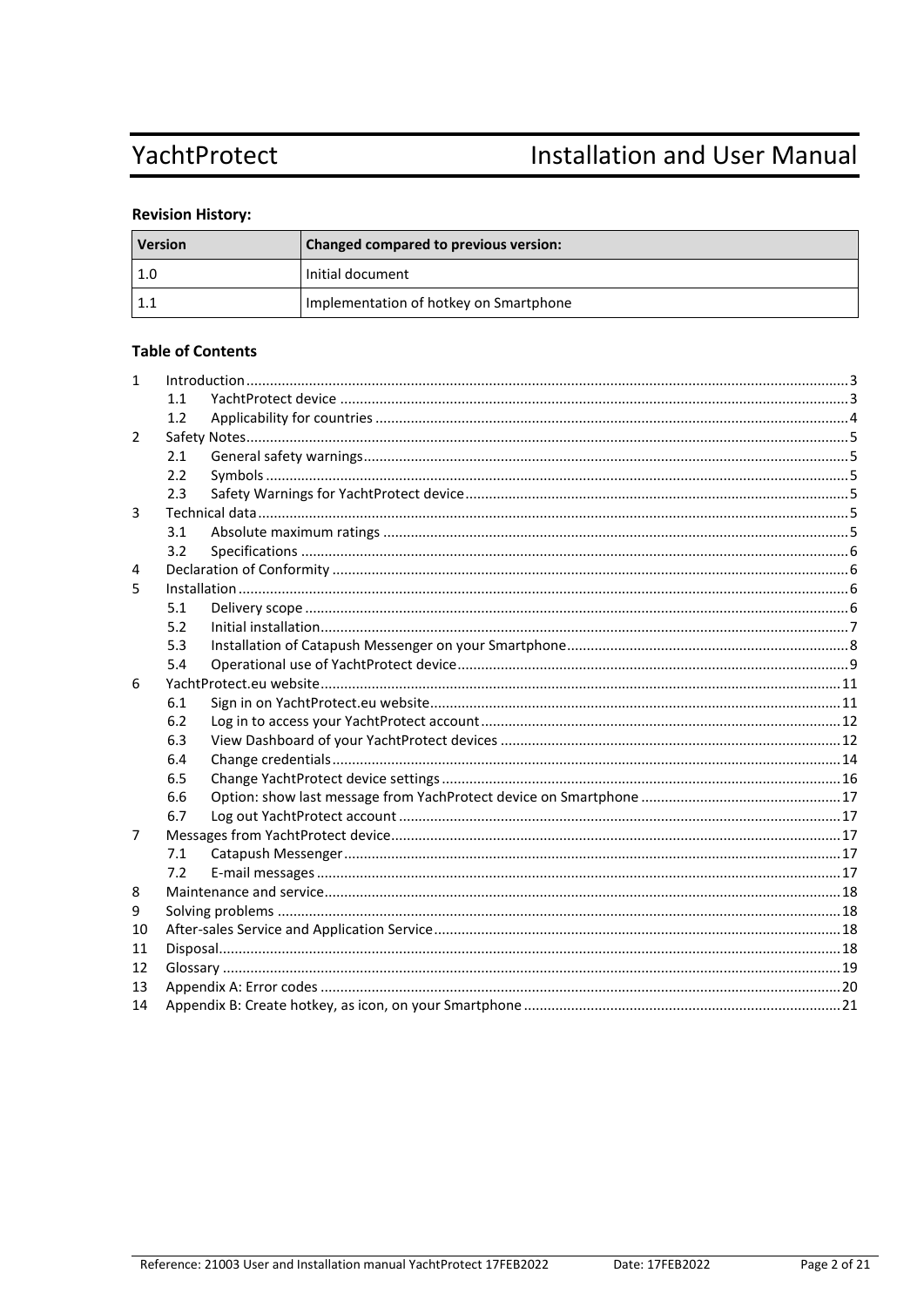## <span id="page-2-0"></span>**1 Introduction**

This document describes the installation and operational use of a YachtProtect device. With a YachtProtect device it is possible to monitor the most critical parameters of your yacht. The YachtProtect device monitors continue the most critical parameters and will update the YachtProtect.eu website several times a day.

In case of an alarm situation or a warning situation (configurable by user), the following actions will be immediately executed:

- Push message to your Smartphone (via Catapush Messenger);
- Send E-mail to your E-mail address;
- Update the YachtProtect.eu website.

The following critical parameters of your yacht will be monitored:

- Battery voltage;
- Auxiliary input optional, NC contact;
- Liquid level in bilge compartment 1;
- Liquid level in bilge compartment 2;
- Gas / smoke detection (Propane and Butane) on the location of the YachtProtect device;
- Temperature on the location of the YachtProtect device.

## <span id="page-2-1"></span>**1.1 YachtProtect device**



**Figure 1.1.1: Front view of YachtProtect device.**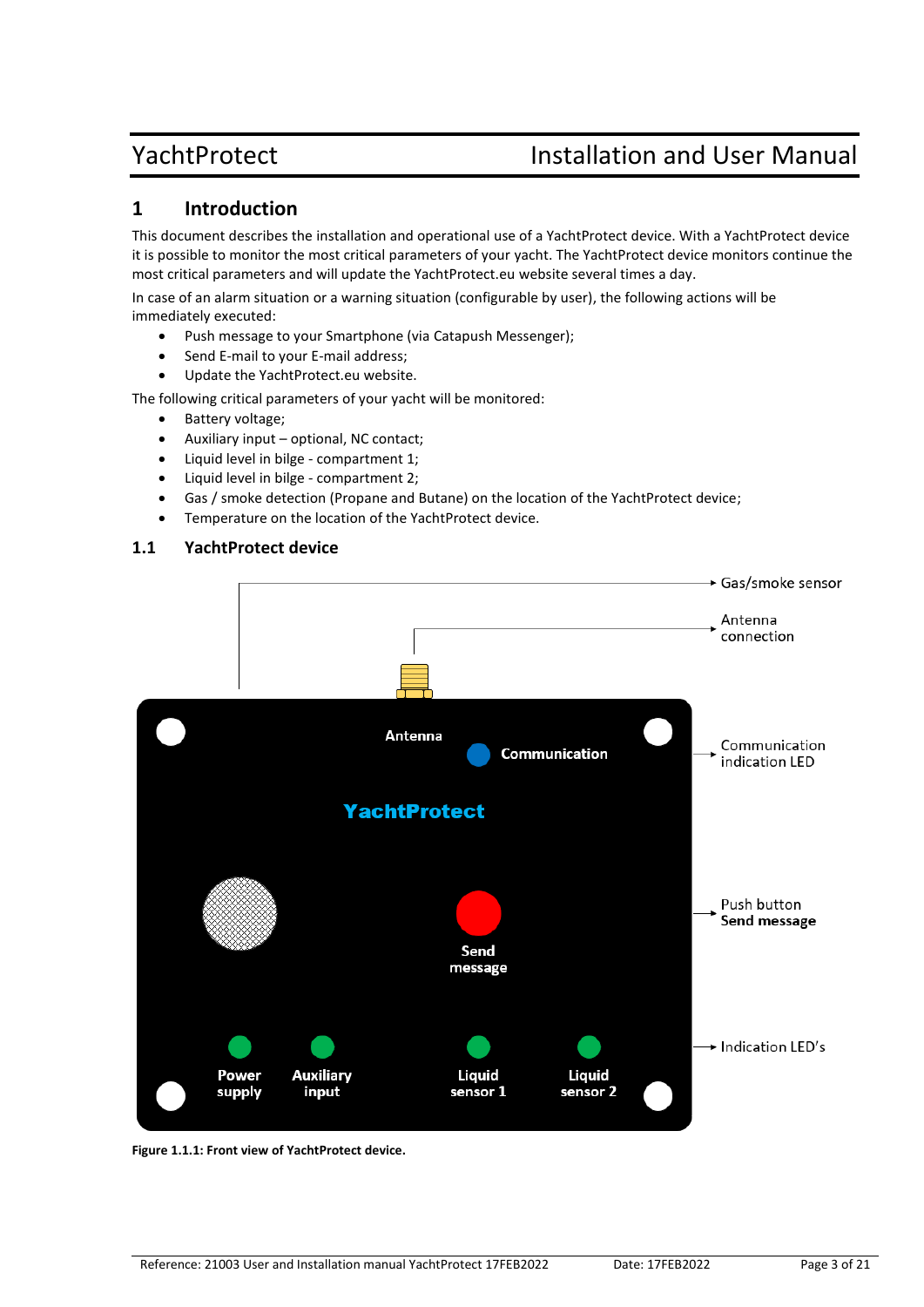

**Figure 1.1.3: Back view of YachtProtect device.**

## <span id="page-3-0"></span>**1.2 Applicability for countries**

This User and Installation manual is applicable for:

- Netherlands;
- Germany;
- Belgium.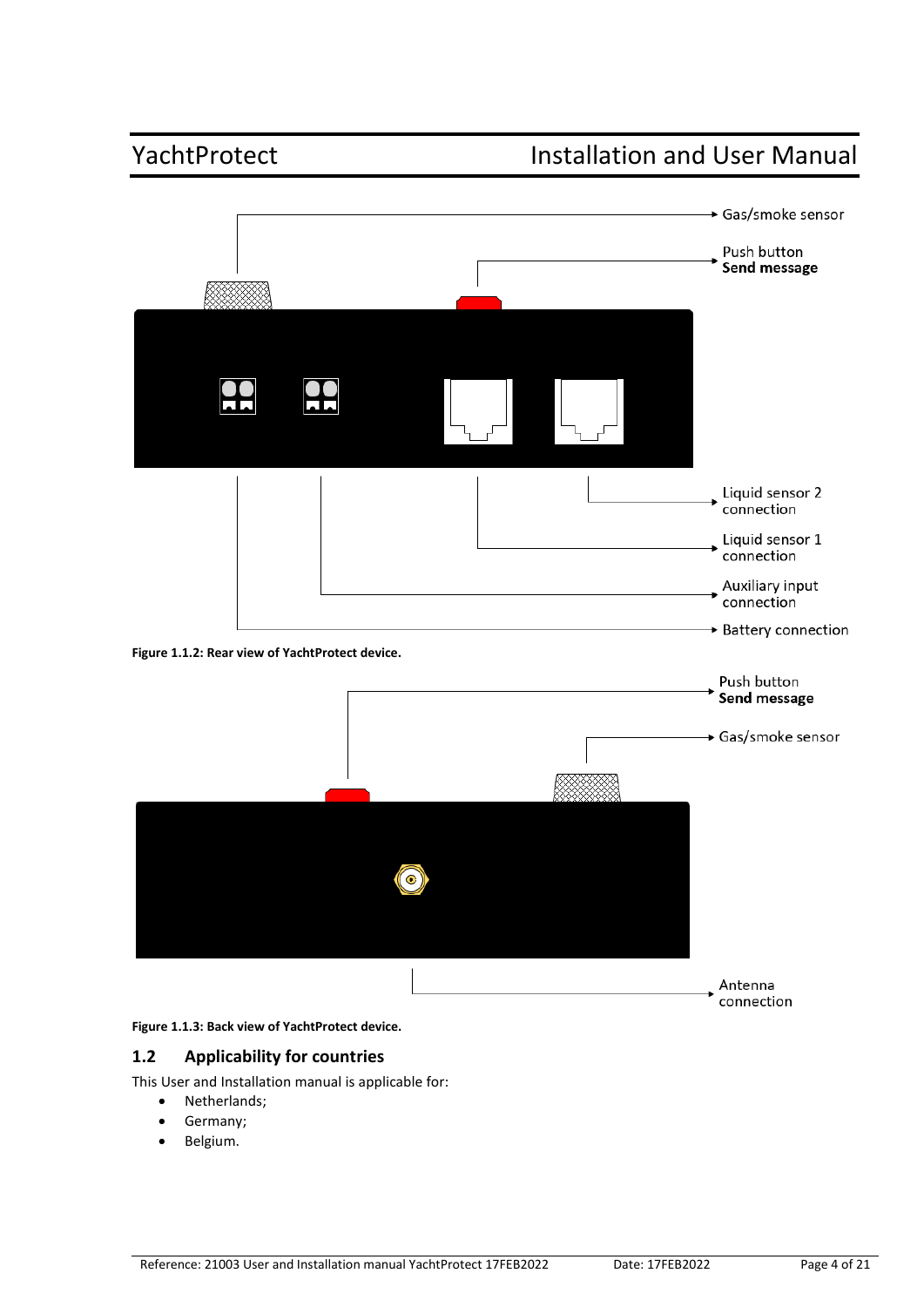## <span id="page-4-0"></span>**2 Safety Notes**

## <span id="page-4-1"></span>**2.1 General safety warnings**



- 2.1.1 Read all these instructions before attempting to operate the YachtProtect device and save these instructions.
- 2.1.2 Environment safety:
	- Keep work area clean and well lit.
- 2.1.3 Electrical safety:
	- Connectors must fit. Don't modify a connector;
	- Do not abuse the battery power cable. Never use the battery power cable for carrying or pulling the YachtProtect device. Keep battery power cable away from heat, oil, sharp edges and moving parts.
- 2.1.4 Personal safety:
	- Stay alert, watch what you are doing and use common sense when operating the YachtProtect device.
- 2.1.5 Service:
	- Have the YachtProtect serviced by qualified personnel, using only identical replacement parts.

## <span id="page-4-2"></span>**2.2 Symbols**

| 771 | Attention |
|-----|-----------|
|     |           |

- 2.2.2 Strictly forbidden
- 2.2.3 Warning
- 2.2.4 Delivery scope
	- 2.2.5 Additional information
- 2.2.6 Environmental-friendly recycling

## <span id="page-4-3"></span>**2.3 Safety Warnings for YachtProtect device**

- 2.3.1 Battery supply must be equipped with a fuse of maximal 1A.
- 2.3.2 YachtProtect device may be opened by qualified personnel only.

## <span id="page-4-4"></span>**3 Technical data**

## <span id="page-4-5"></span>**3.1 Absolute maximum ratings**

- 3.1.1 Ambient temperature in operating mode of YachtProtect device:
	- Minimal: -20°C:
	- Maximal: 65°C.
- 3.1.2 Storage temperature of YachtProtect device:
	- Minimal: -20°C;
	- Maximal: 65°C*.*
- 3.1.3 Power voltage:
	- Minimal: 8 Vdc;
	- Maximal: 40 Vdc.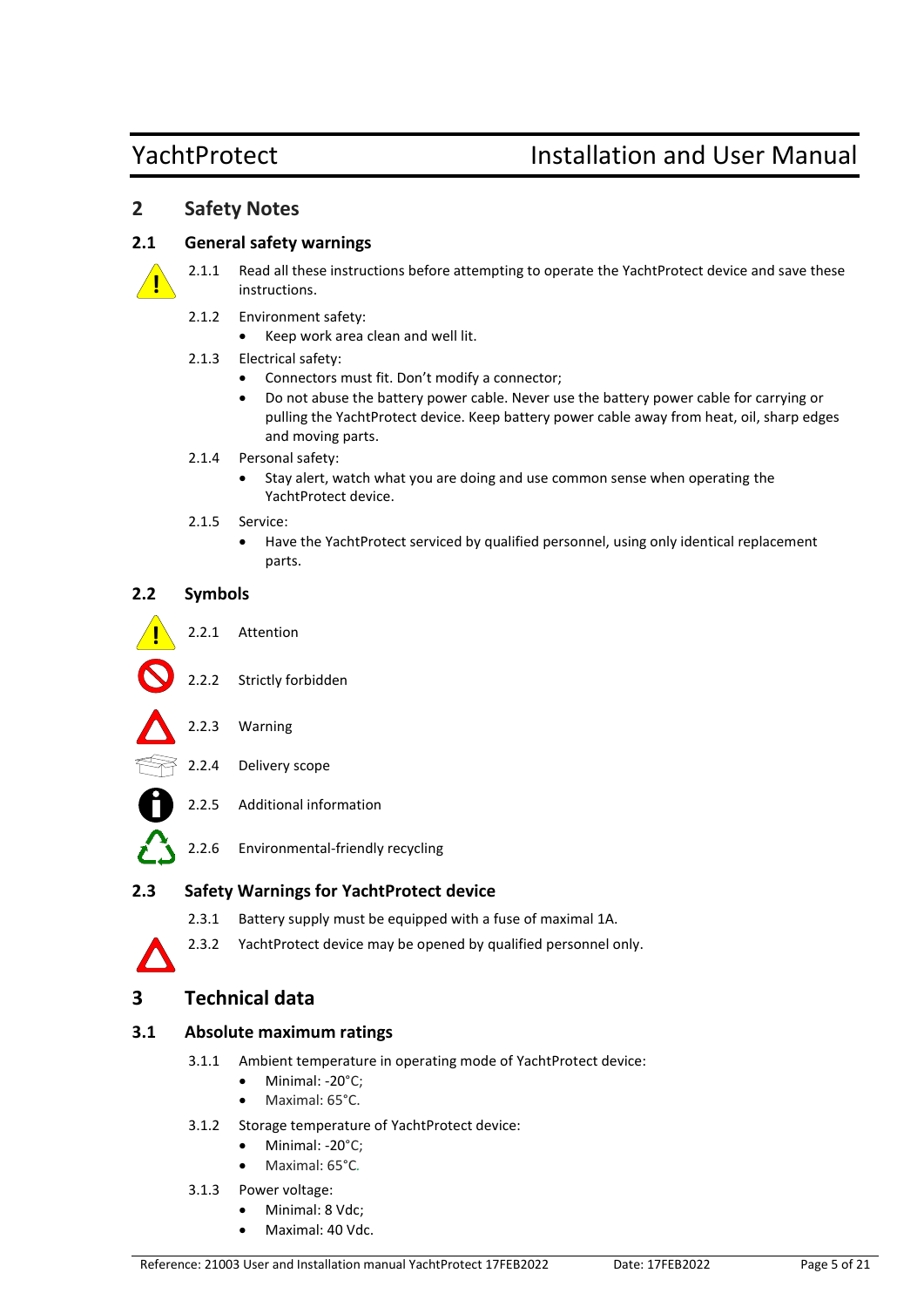3.1.4 Humidity: maximal 90%, non-condensing.

### <span id="page-5-0"></span>**3.2 Specifications**

- 3.2.1 Article numbers:
	- YachtProtect device (magnets): 21003YP-MAG-1.0
	- YachtProtect device (glue): 21003YP-GLUE-1.0
	- Liquid sensor cable length: 2,5 meter (magnet): 21003LS-MAG-2.5-1.0
	- Liquid sensor cable length: 7,5 meter (magnet): 21003LS-MAG-7.5-1.0
	- Liquid sensor cable length: 2,5 meter (glue): 21003LS-GLUE-2.5-1.0
	- Liquid sensor cable length: 7,5 meter (glue): 21003LS-GLUE-7.5-1.0
	- Power supply cable cable length: 2 meter: 21003PS-2.0-1.0
	-
	- Antenna with cable length: 3 meter: 21003EC-3.0-1.0
- 3.2.2 Rated power input: **maximal 3 Watt**
- 3.2.3 Weight YachtProtect device, according to EPTA-Procedure 01:2014: **0.220 kg**
- 3.2.4 IP protection class: **IP33**
- 3.2.5 Dimensions (B x H x L) YachProtect device: 121 mm x 94 mm x 34 mm Dimensions (diameter x L) Liquid sensor: 20 mm x 235 mm

## <span id="page-5-1"></span>**4 Declaration of Conformity**

We declare under our sole responsibility that the product described under 'Technical Data' is in conformity with all relevant provisions of the directives 2011/65/EU, 2014/30/EU, 2006/42/EC including their amendments and complies with the following standards: EN 61029-1, EN 61029-2-1, EN 50581.

Technical file at: TotalProtect BV, Dongen, The Netherlands

Erik Martens Director TotalProtect BV

mantens

17 February 2022, TotalProtect BV, Dongen, The Netherlands

## <span id="page-5-2"></span>**5 Installation**

### <span id="page-5-3"></span>**5.1 Delivery scope**



5.1.1 Before starting the operation of the YachtProtect device for the first time, check if all parts listed below (5.1.2) have been supplied.



- 5.1.2 Delivery scope:
	- YachtProtect device. YachtProtect device must equipped with a label (backside of enclosure): - Label is provided with Device ID;
	- Liquid sensor(s);
	- Power supply cable;
	- Antenna;
	- User and Installation manual.



Check the YachtProtect device for possible damage. Damaged parts must be immediately replaced by qualified personnel.

● Antenna: 21003AN-1.0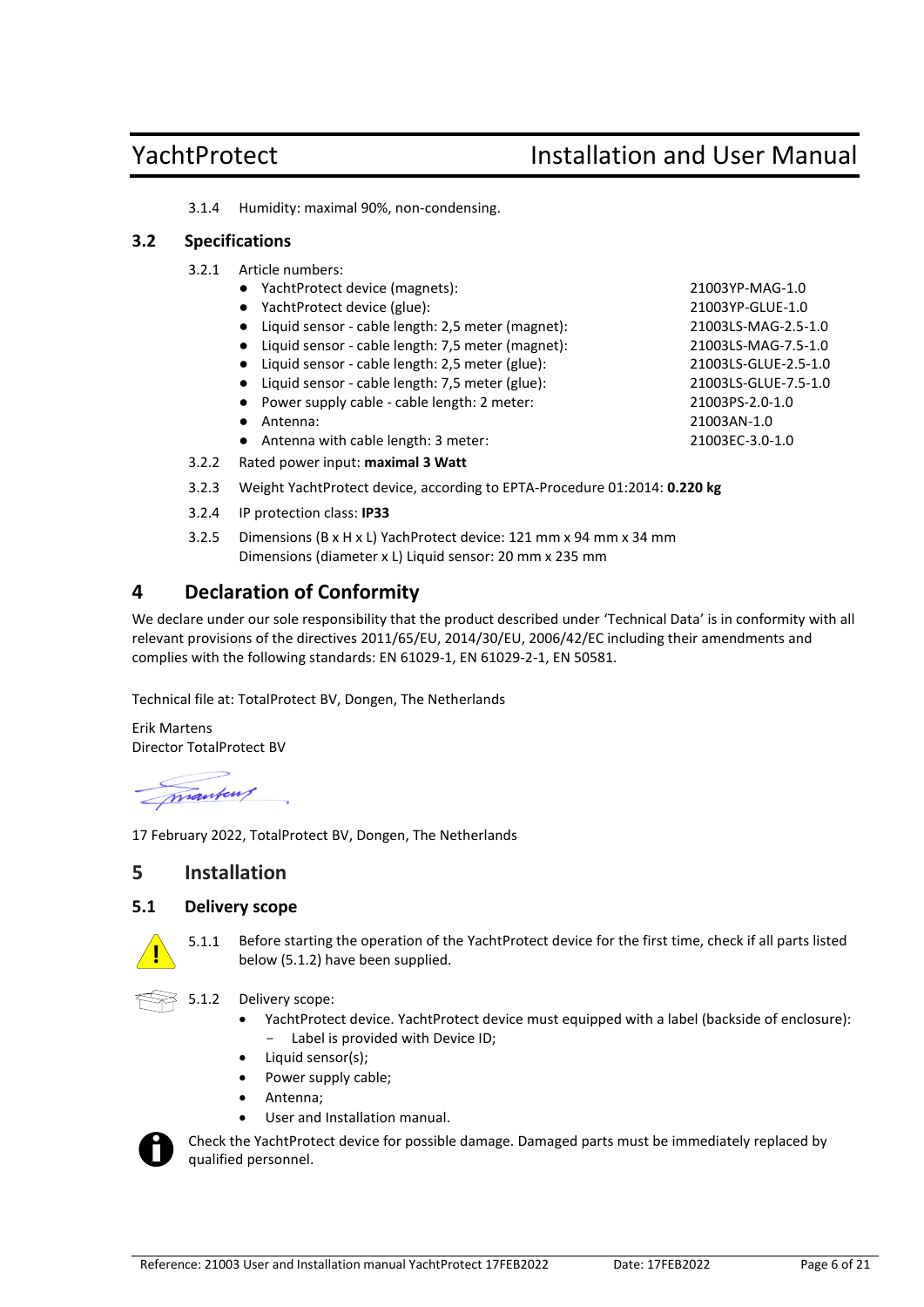## <span id="page-6-0"></span>**5.2 Initial installation**

- 5.2.1 Place YachtProtect device on a metal surface. The magnets inside the YachtProtect device will keep the YachtProtect device on its place. In case no metal surface is available (e.g., a polyester yacht), the YachtProtect device can be glued on the surface (e.g. Sikaflex). A special YachtProtect device, for gluing is available.
- 5.2.2 Place Liquid sensors on the desired place in your yacht, on a metal surface. Each Liquid sensor is equipped with a magnet. In case no metal surface is available (e.g., a polyester yacht), the Liquid sensor(s) can be glued on the surface (e.g. Sikaflex). Special Liquid sensors are available, for gluing.
- 5.2.3 Installation of cables:
	- Connect Battery supply cable, see figure below:
		- Battery supply cable is red for +;
		- Battery supply cable is black for -;
		- Battery supply cable is fused with a 1A automotive fuse;
		- Connect battery supply cable, preferably, to the household group of your yacht.
	- Connect Auxiliary input cable (optional), see graph below:
		- Must be a Normally Closed (NC) contact;
			- When the Auxiliary input is not used, the Auxiliary input contacts must be shorted.

A standalone smoke detector, a heat detector, a  $CO<sub>2</sub>$  detector, etc. can be connected to the auxiliary input. This detectors must have an NC output.

- Connect Liquid sensor 1, see figure below:
	- Click Liquid sensor 1 into the RJ45 connector of the YachtProtect device;
	- Liquid sensor 1 can detect two liquid levels in the bilge of your yacht.
- Connect Liquid sensor 2 (optional), see figure below:
	- Click Liquid sensor 2 into the RJ45 connector of the YachtProtect device;
	- Liquid sensor 2 can detect two liquid levels in the bilge of your yacht.
- Connect antenna, see figure below:
	- Push antenna or antenna with cable into SMA connector of YachtProtect device;
	- Turn on SMA connector.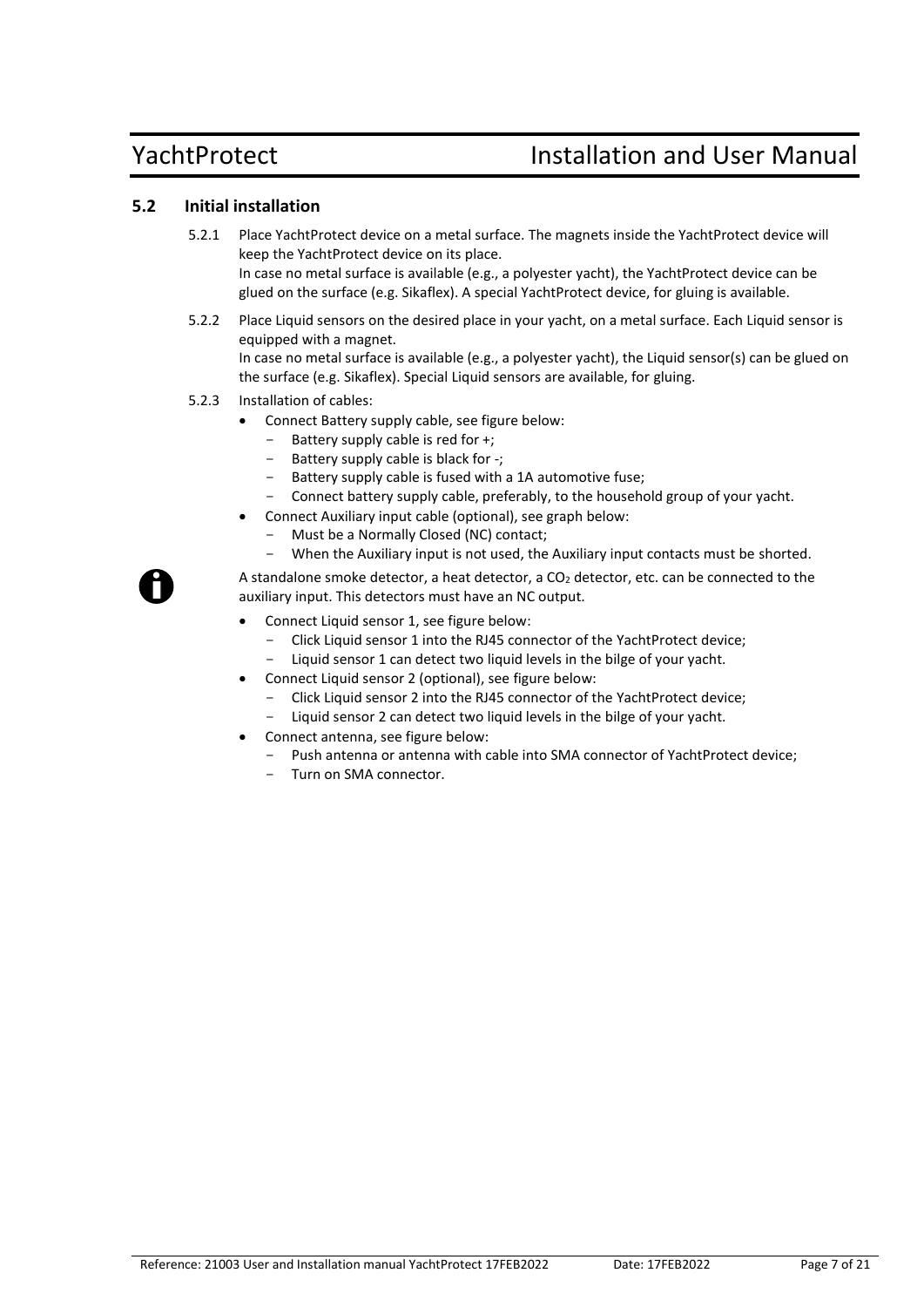

**Figure 5.2.3.1: Installation of cables.**



**Figure 5.2.3.2: Installation of antenna.**

## <span id="page-7-0"></span>**5.3 Installation of Catapush Messenger on your Smartphone**

- 5.3.1 Install Catapush Messenger on a regular way on your Smartphone.
	- Installation and sign up with the same phone number as gave up to the yachtprotect.eu website.

Antenna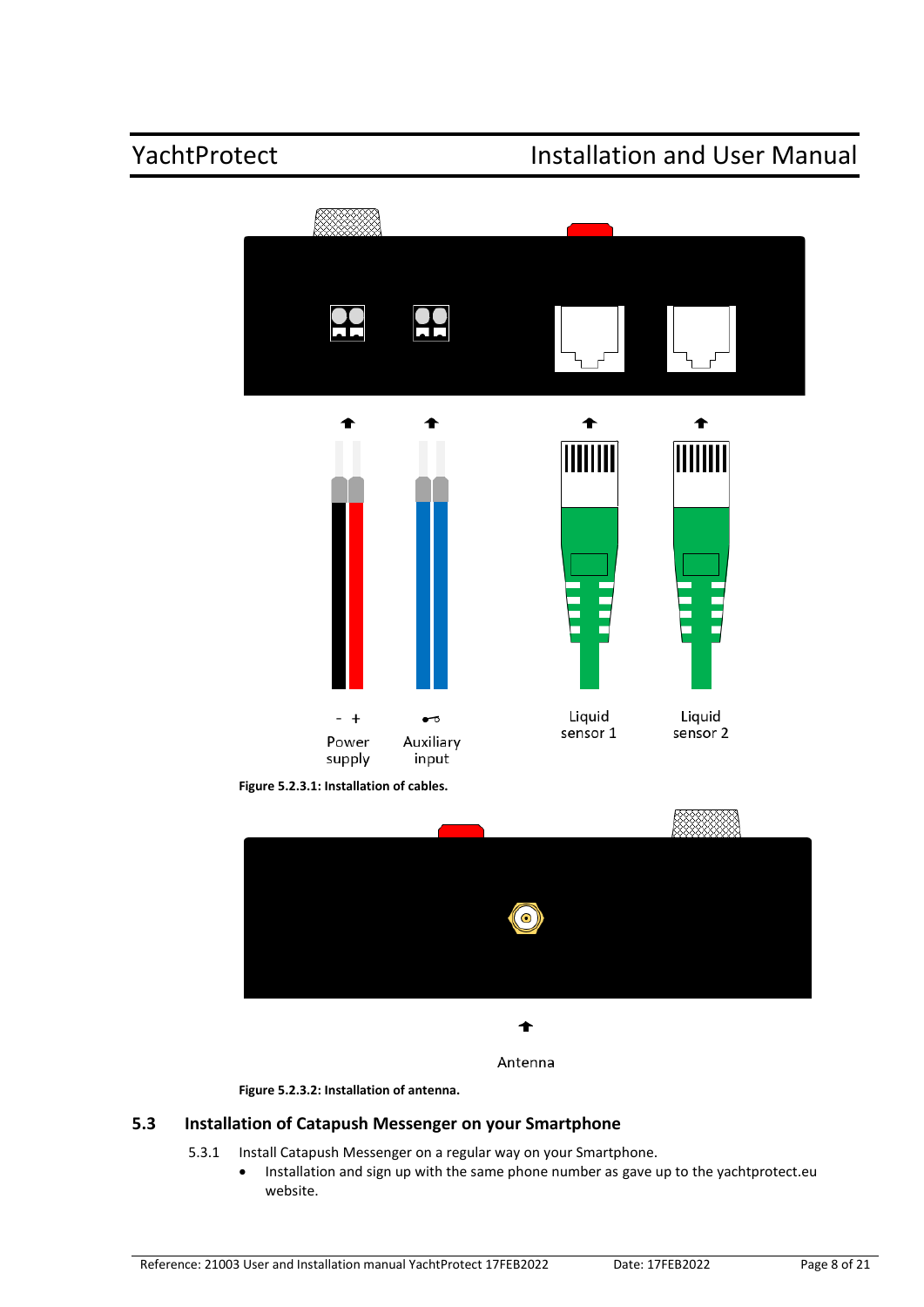



Catapush Messenger:

- Is necessary to receive messages (Push messages) on your Smartphone;
- Is available and appropriate for Apple (IoS) and Android; (can be downloaded in Apple app store of Google play store);
- Is free of charge.

## <span id="page-8-0"></span>**5.4 Operational use of YachtProtect device**

5.4.1 • Connect battery supply to the YachtProtect device:

- Observe the battery voltage! The voltage of the battery must within the specifications of the YachProtect device.
- The YachtProtect device has an automatic detection regarding a 12Vdc battery voltage system or a 24Vdc battery voltage system.

### 5.4.2 Indicators on YachtProtect device:

- Power supply LED:
	- The Power supply LED will be green when there is no Battery voltage warning or Battery voltage alarm;
	- The **Power supply** LED will be blue when there is a Battery voltage warning;
	- The **Power supply** LED will be red when there is a Battery voltage alarm.
- Auxiliary input LED:
	- The **Auxiliary input** LED will be green if the Auxiliary input is not activated (closed contact);
	- The **Auxiliary input** LED will be red if the Auxiliary input is activated (open contact).
- Liquid sensor 1 LED:
	- **Liquid sensor 1** LED will be extinguished when Liquid sensor 1 is not connected or a has a cabling fault;
	- **Liquid sensor 1** LED will be green when there is no liquid warning or liquid alarm (no liquid detected);
	- **Liquid sensor 1** LED will be blue when there is a liquid warning (liquid detected on warning level);
	- **Liquid sensor 1** LED will be red when there is a liquid warning or a liquid alarm (liquid detected on alarm level).
- Liquid sensor 2 LED:
	- **Liquid sensor 2** LED will be extinguished when Liquid sensor 2 is not connected or a has a cabling fault;
	- Liquid sensor 2 LED will be green when there is no liquid warning or liquid alarm (no liquid detected);
	- Liquid sensor 2 LED will be blue when there is a liquid warning (liquid detected on warning level);
	- **Liquid sensor 2** LED will be red when there is a liquid alarm (liquid detected on alarm level).
- Communication LED:
	- **Communication** LED will be green at start up (approximately 60 seconds) connect to last or another telecom provider;
	- Communication LED will be blinking green, when searching another telecom providers.
	- **Communication** LED will be blue, when communication is correct;
	- **Communication** LED will be blinking blue, when a test message has been send;
		- Communication LED will be red, when the signal strength is too low.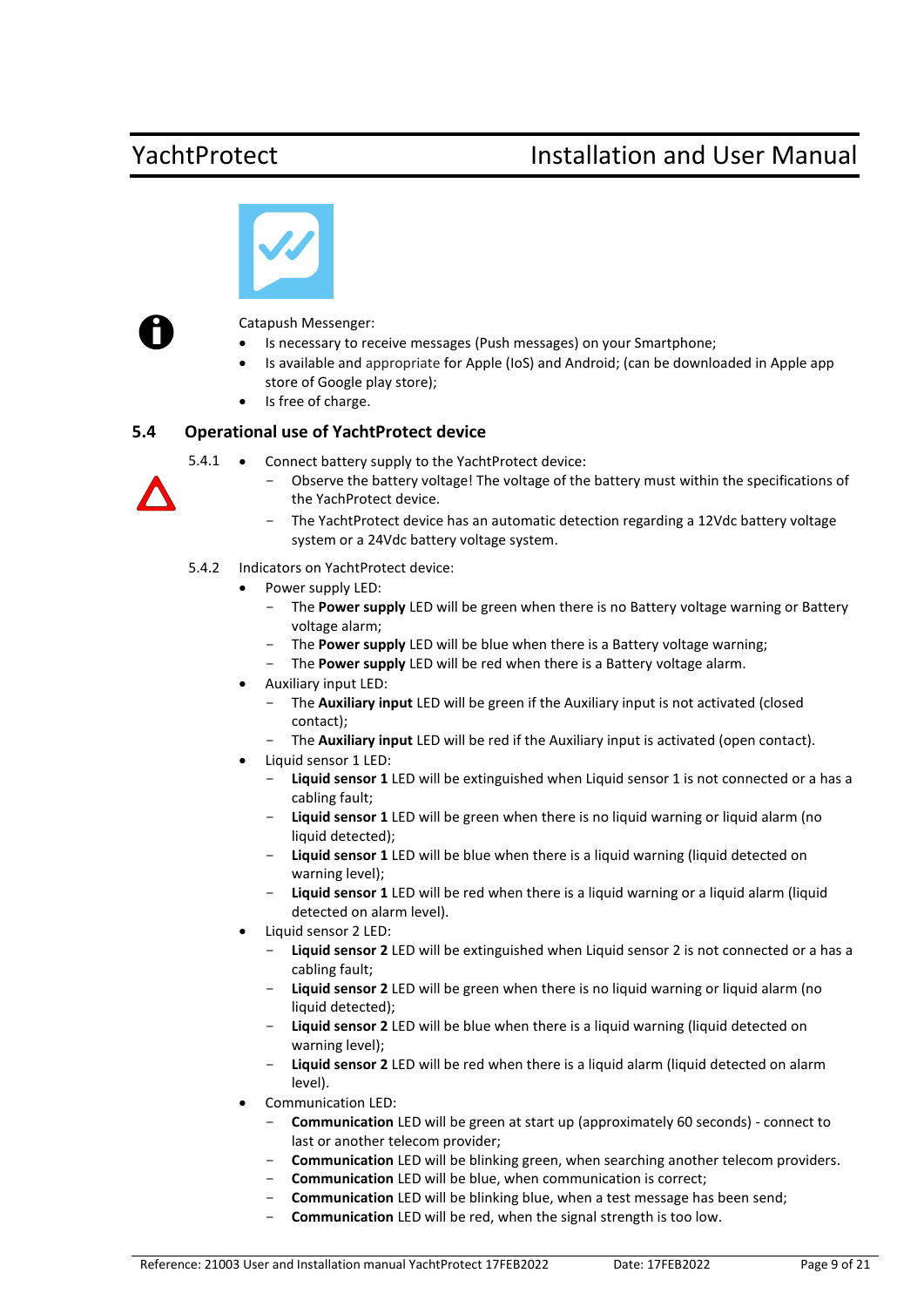

Every country has its own telecom providers. In case the YachtProtect device is used in different countries, the most sufficient telecom provider will be automatically selected by the YachtProtect device.

When the signal strength is too low, no action is required. When the signal strength is sufficient, the YachtProtect device will automatically come into the correct communication mode (communication LED will be blue).

- 5.4.3 Test messages
	- A test message will be send when pushing the **Send message** pushbutton, for approximately 1 second;
		- Sending test messages is possible after the initialisation time (power up) of the YachtProtect device. This initialisation time is approximately 60 seconds.
	- After sending a test message, it is not possible send a test message again within 120 seconds.

Test messages can be send with an interval of minimal 120 seconds. This to avoid an overload of sending test messages.

- 5.4.4 Sending messages:
	- The YachtProtect device will send immediately a message in the following occasions:
		- Battery voltage becomes under alarm level;
		- Battery voltage becomes above alarm level;
		- Battery voltage becomes under warning level:
			- Sending a message is configurable, see 6.5.3.
		- Battery voltage becomes above warning level:
			- Sending a message is configurable, see 6.5.3.
		- Gas / smoke value becomes above alarm level;
			- Gas / smoke value becomes above warning level:
				- Sending a message is configurable, see 6.5.3.
		- Temperature becomes under alarm level;
		- Temperature becomes above alarm level:
		- Temperature becomes under warning level:
		- Sending a message is configurable, see 6.5.3.
		- Temperature becomes above warning level:
		- Sending a message is configurable, see 6.5.3.
		- When auxiliary contact is activated.
		- When Liquid sensor 1 or Liquid sensor 2 has an alarm level;
		- When Liquid sensor 1 or Liquid sensor 2 has a warning level:
			- Sending a message is configurable, see 6.5.3.
		- Sending a test message.
	- The YachtProtect device will send every 6 hours a status message to keep the information on the YachtProtect website up-to-date.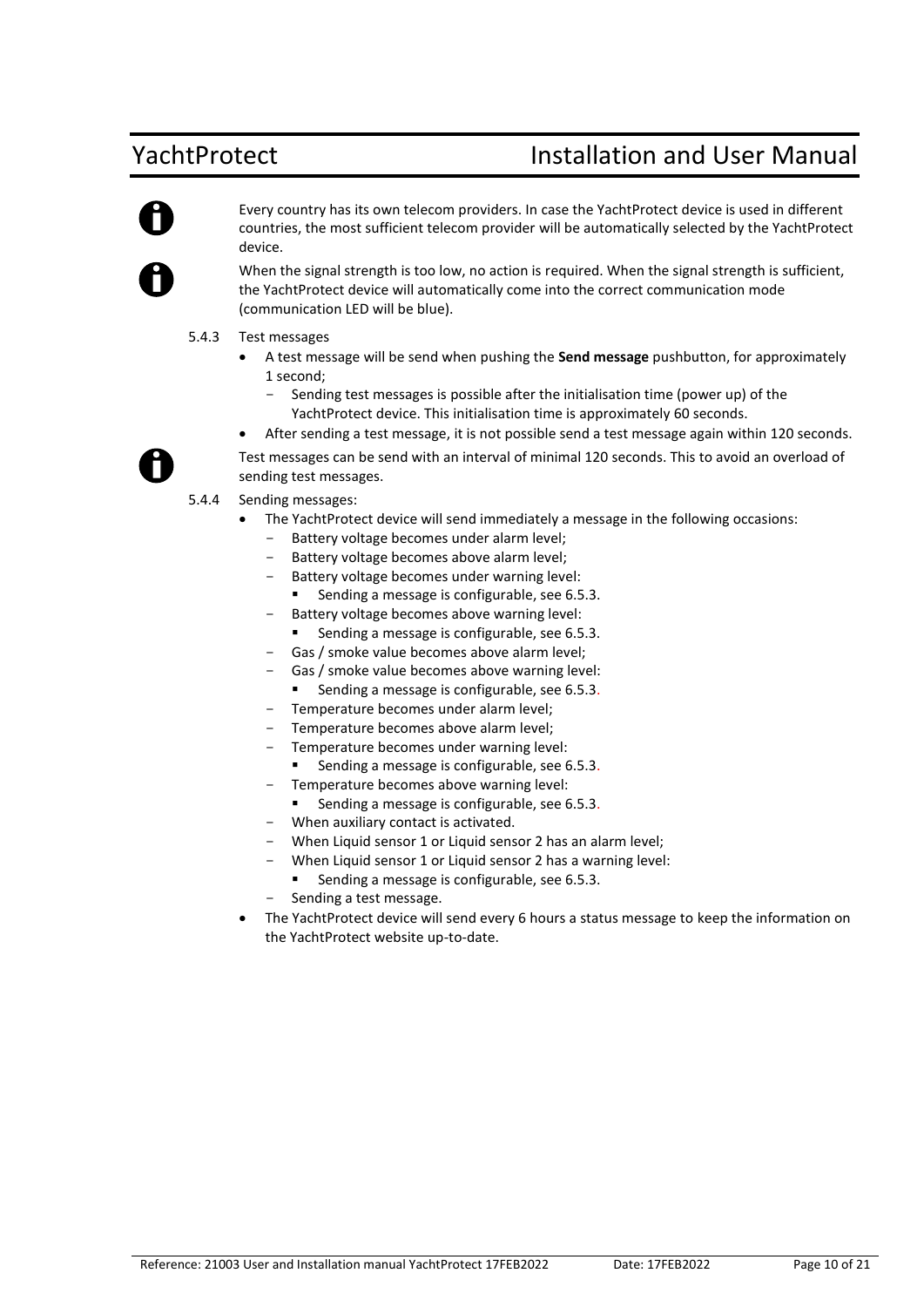## <span id="page-10-0"></span>**6 YachtProtect.eu website**

### <span id="page-10-1"></span>**6.1 Sign in on YachtProtect.eu website**



Sign in is only possible with a valid Device ID. A Device ID is inseparable connected to a specific YachtProtect device and cannot be changed.

- 5.3.1 Browse to **[www.yachtprotect.eu](http://www.yachtprotect.eu/)**.
	- Home page appears.
	- Click button **Log in**.
	- Click text: Or sign in to create new account
	- Fill in:
		- E-mail address;
			- Phone number:
				- **•** Format: CCNNNNNNNNN
					- CC: Country number;
					- NNNNNNNNN: Smartphone number (without leading 0).
		- Password:
			- Format:
				- Minimal 6 characters:
				- Minimal one number;
				- Minimal one special character.
		- Repeat password;
		- Question in case of forgotten your password;
		- Answer;
		- Yacht name:
			- This is optional. Can be later added in **Credentials** section.
		- Device ID:
			- Device ID can be found on back side of YachtProtect device



- Click **Next**.
- 5.3.2 Sign in fails when:
	- Syntax of E-mail address is incorrect [error code: 0010];
	- Syntax of phone number is incorrect [error code: 0012];
	- Password does not meet requirements [error code: 0014];
	- Repeated password is not the same as the initial password [error code: 0016];
	- Device ID is already signed in [error code: 0018];
	- Device ID is unknown (not registered) [error code: 0020];
	- Syntax of Device ID is incorrect [error code: 0022].
- 5.3.3 When Sign in is successful:
	- Home page appears.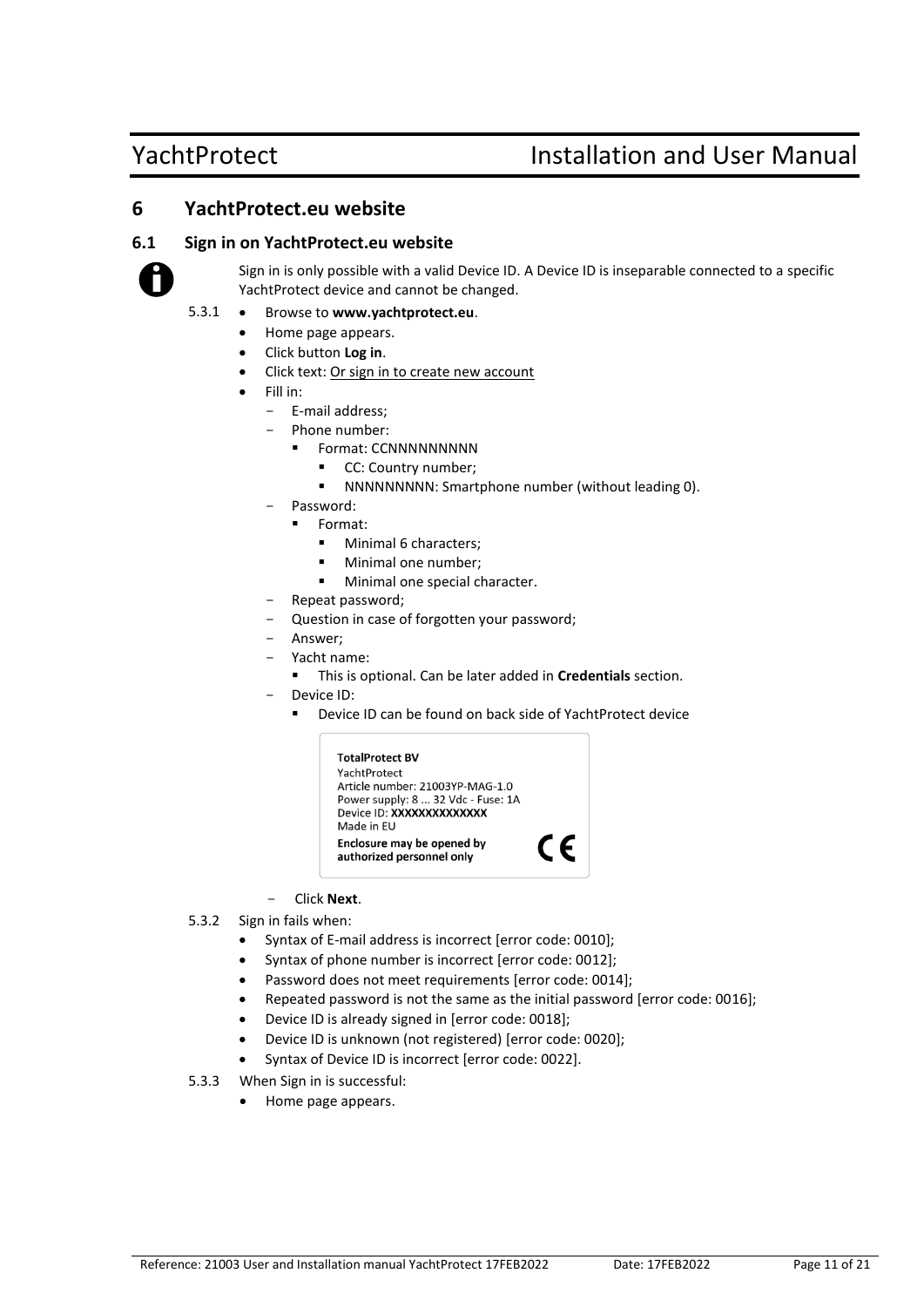## <span id="page-11-0"></span>**6.2 Log in to access your YachtProtect account**

- 6.2.1 Click button **Log in**;
	- Log in form appears;
	- Enter: E-mail;
	- Enter: Password;
	- Click button **LOG IN**.
- 6.2.2 Log in fails when:
	- Combination of E-mail and password is incorrect [error code: 0110].
- 6.2.3 When Log in is successful:
	- Dashboard window appears.
- 6.2.4 Click **Home**.
	- Home page appears (user is logged in).

## <span id="page-11-1"></span>**6.3 View Dashboard of your YachtProtect devices**

- 6.3.1 User must be logged in.
- 6.3.2 Click button **My device(s) ▼**;
	- Click in select box **Dashboard**;
	- Dashboard window appears.
- 6.3.3 Dashboard window contains (header):
	- Yacht name of selected Device ID;
	- Drop box **Device ID** of Device ID's to select.

It is possible to manage more than one YachtProtect device by one user.

- Button **Table size**:
- With this button it is possible to toggle between full screen table or partial screen table.
- Drop box **Month**:
	- To select the month of the received messages from the selected YachtProtect device.
- Drop box **Year**:
- To select the year of the received messages from the selected YachtProtect device.
- Uploaded photo of selected Device ID.
- 6.3.4 Dashboard window contains (table):
	- Column **Message**:
		- Sub column **Date**:
			- Date when message is received;
			- Date is UTC.
		- Sub column **Time**:
			- Time when message is received;
			- Time is UTC.
		- Column **Battery voltage**:
		- Sub column **Status** has several icons to shown the battery voltage:



Battery voltage low alarm level.



Battery voltage low warning level.

Battery voltage is correct.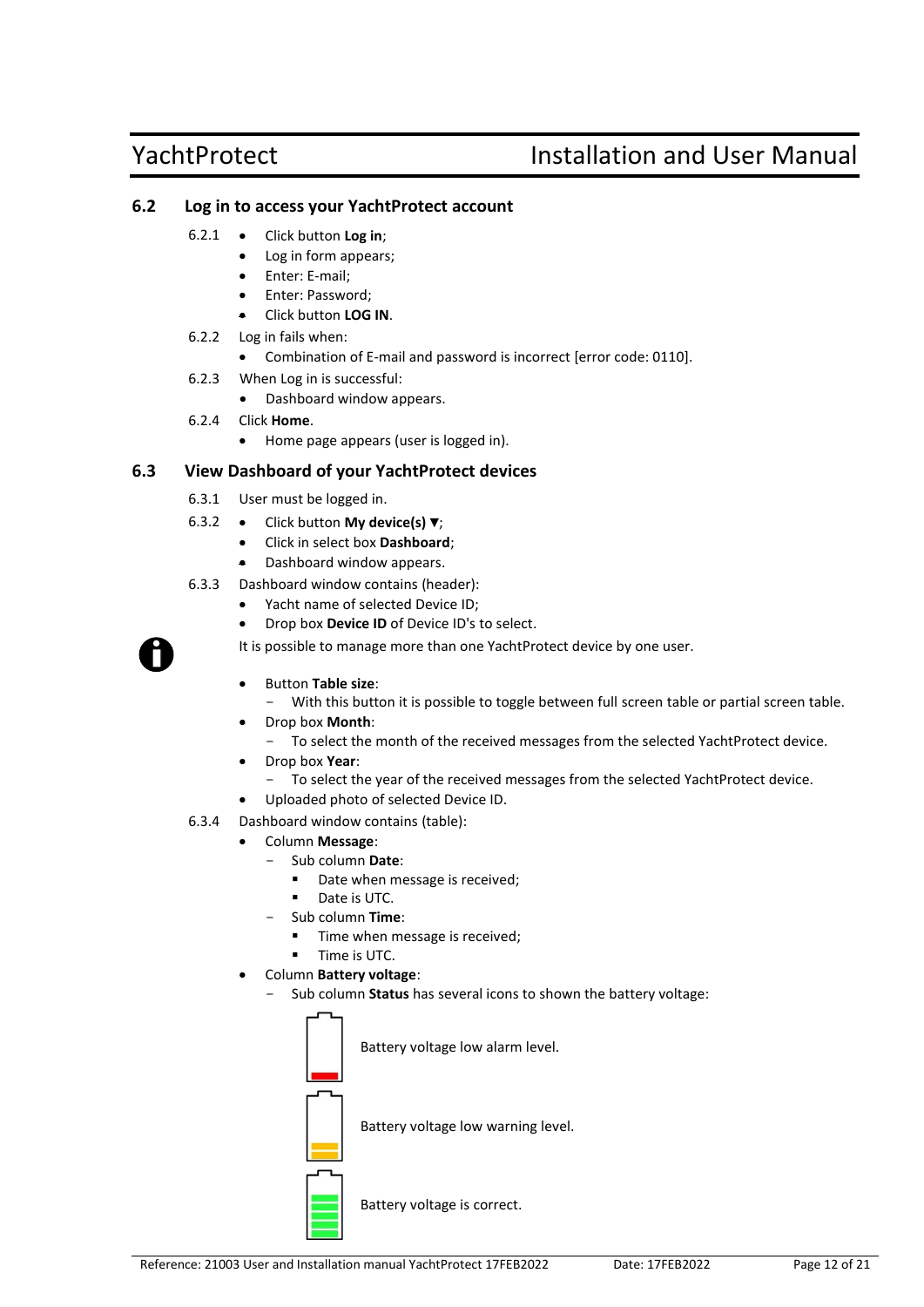

• Column **Liquid Sensor 1** and column **Liquid Sensor 2** has several icons to shown the liquid level of these Liquid sensors: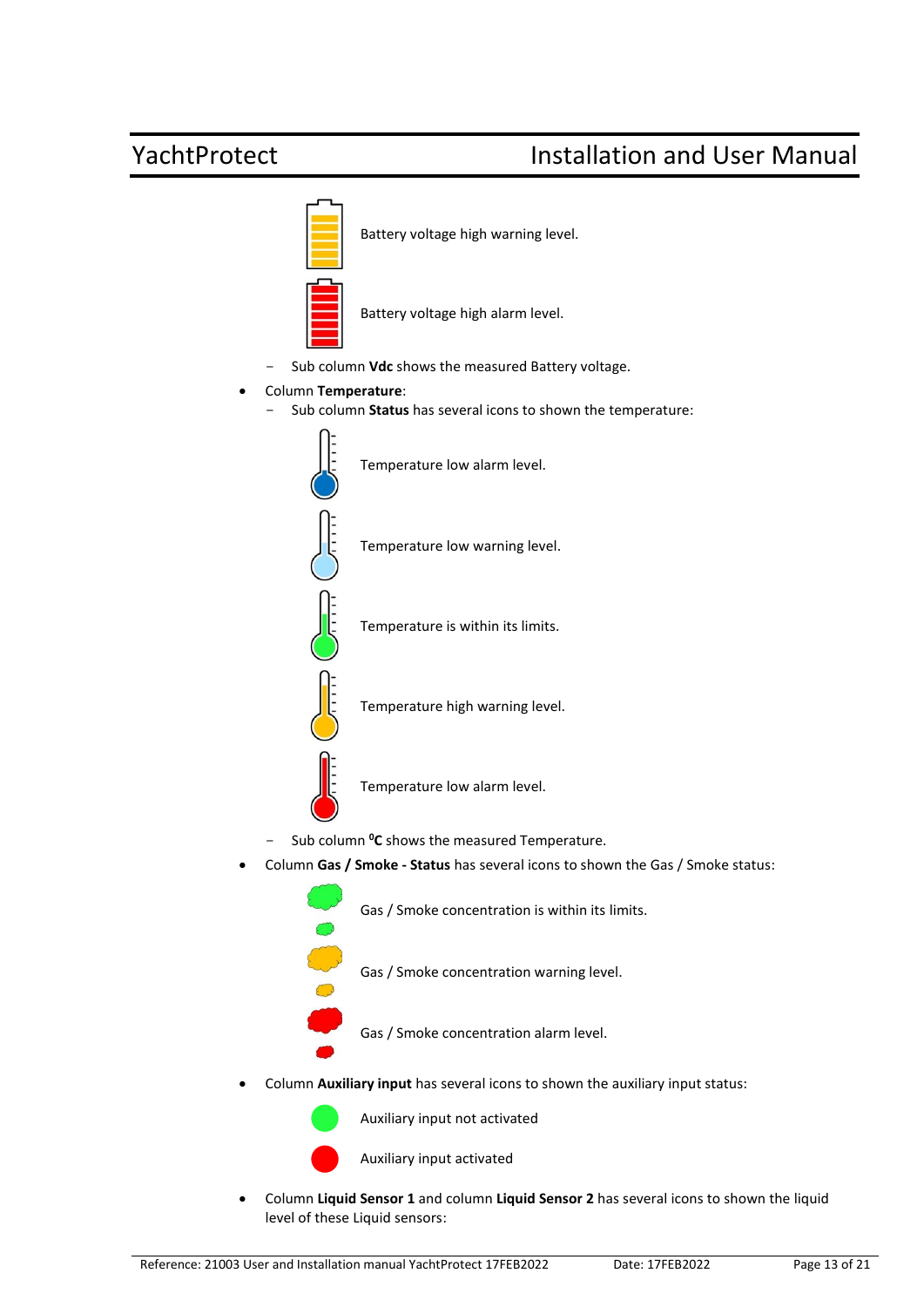

• Column **Message** has several icons to show the succession of the received message from the YachProtect device:

None No action.



## <span id="page-13-0"></span>**6.4 Change credentials**

- 6.4.1 User must be logged in.
- 6.4.2 Click button **My device(s) ▼**;
	- Select box appears;
	- Click in select box **Credentials**;
	- Credentials window appears.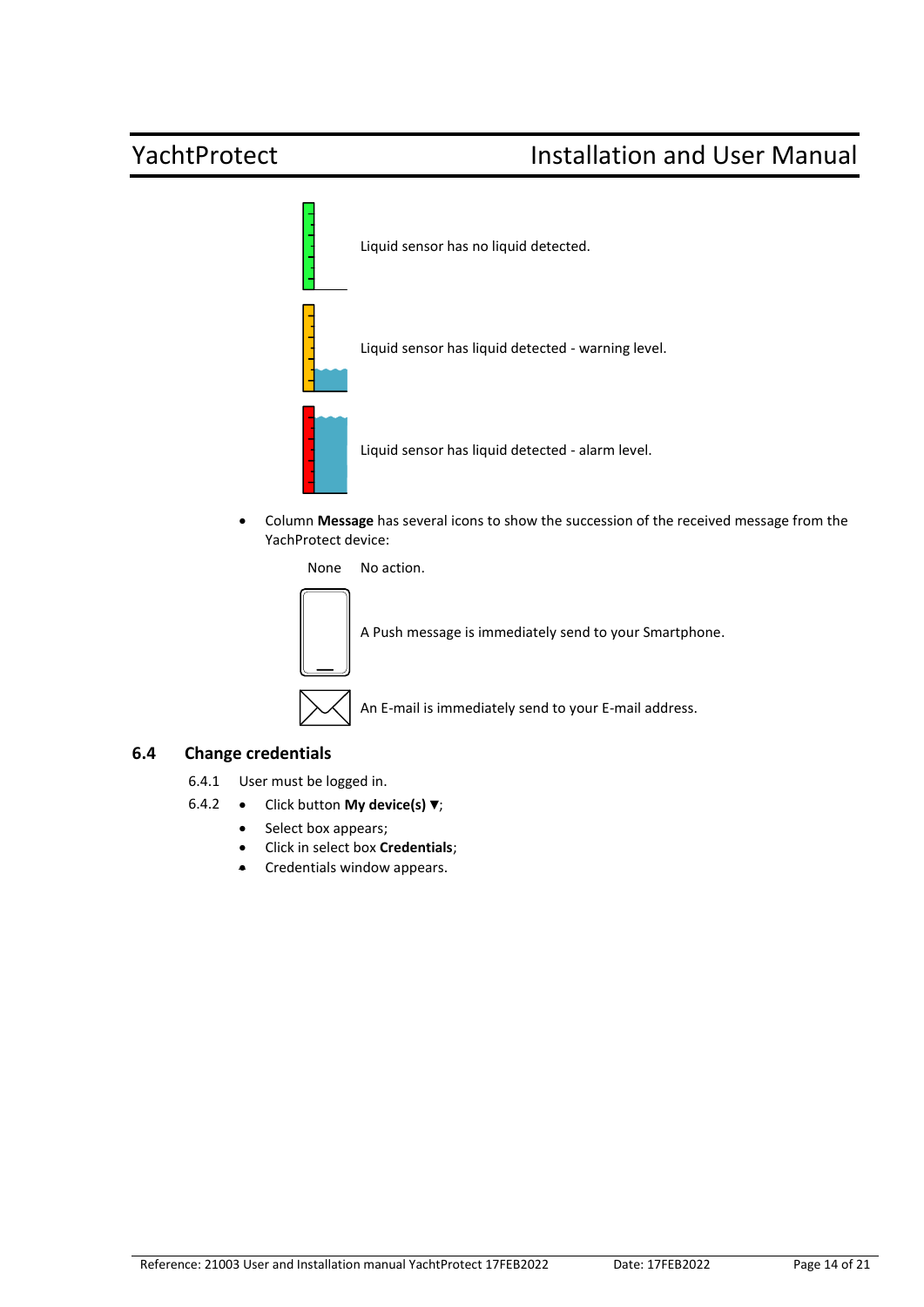- 6.4.3 Credentials window contains:
	- User credentials, which can be changed:
		- Change E-mail:
			- Enter: new E-mail address:
			- Click **Save** to store the changed E-mail address of click **Cancel** to ignore the change;
			- Change of E-mail address is not successful when:
			- ∙ Format of E-mail address is not correct [error code: 0210].
		- Change phone number;
			- Enter: new telephone number;
			- Click **Save** to store the changed telephone number or click **Cancel** to ignore the change;
			- Change is telephone number is not successful when:
				- ∙ Format of telephone number is not correct [error code: 0220].
		- Change password;
			- Enter (Password): current password;
			- Enter (New password): new password;
			- Enter (Repeat new password): new password;
			- Click **Save** to store the changed password or click **Cancel** to ignore the change;
			- Change of password is not successful when:
				- ∙ Password does not meet requirements [error code: 0230];
				- ∙ Repeated password is not the same as initial password [error code: 0240].
			- Repeated password is not the same as initial password [error code: 0240].
- 6.4.4 Upload photo:
	- Select Device ID:
		- Yacht name appears.

It is possible to manage more than one YachtProtect device by one user.

- Click button **Select photo**;
- Select photo to upload:
	- File name of selected photo appears.
- Click button **Upload photo**;
- Locate uploaded photo in the correct position and extent, with the buttons **Up**, **Down**, **Left**, **Right**, **+** and **-**;
- Click button **Save**.
- 6.4.5 Change Yacht name:
	- Select Device ID:
		- Yacht name appears.
	- Enter new Yacht name;
	- Click button **Save**.
- 6.4.6 Manage registered YachtProtect devices:
	- Delete a Device ID:
		- Click button **Delete** in row to delete Device ID;
		- Click button **OK** to delete or click button **Cancel** to annulate the deletion.
	- Add a Device ID:
		- Fill in **Device ID** in the lower row;
		- Fill in **Yacht name** in the lower row (optional);
		- Click button **Add** in the lower row;
			- An error message appears when:
				- ∙ Device ID is already signed in [error code: 0210];
				- ∙ Device ID is unknown (not registered) [error code: 0220];
				- ∙ Syntax of Device ID is incorrect [error code: 0270].

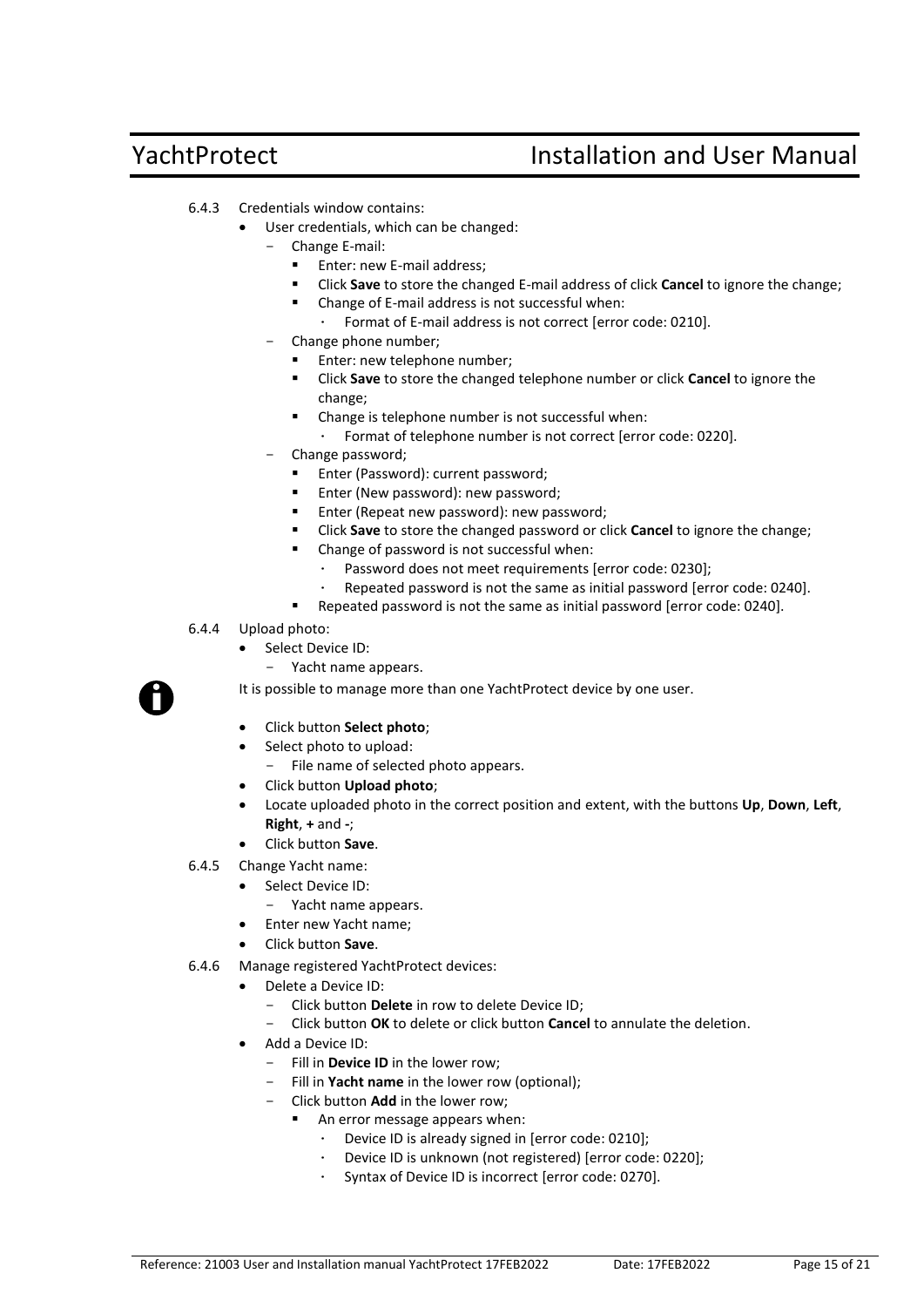## <span id="page-15-0"></span>**6.5 Change YachtProtect device settings**

- 6.5.1 Click button **My devices**;
	- Click select box **Settings**;
	- **YachtProtect settings** window appears.
- 6.5.2 YachtProtect settings window contains (header):
	- Drop box **Device ID** of Device ID's to select.

It is possible to manage more than one YachtProtect device by one user.

- Yacht name of selected Device ID;
- Radio button **Battery voltage**:
	- Select the nominal voltage of the yacht.
- 6.5.3 YachtProtect settings window contains (table):
	- When Battery voltage 12V is selected:
		- Row **Low voltage alarm level 12V**:
			- Up/down box to select the low voltage alarm level:
			- ∙ Limits are between 8,5V and 10,5V.
		- Row **Low voltage warning level 12V**:
			- Up/down box to select the low voltage warning level:
			- ∙ Limits are between 10,5V and 12,0V.
		- Row **High voltage warning level 12V**:
			- Up/down box to select the high voltage warning level:
			- ∙ Limits are between 14,5V and 15,0V.
		- Row **High voltage alarm level 12V**:
			- Up/down box to select the high voltage alarm level:
				- ∙ Limits are between 15,0V and 16,0V.
	- When Battery voltage 24V is selected:
		- Row **Low voltage alarm level 24V**:
			- Up/down box to select the low voltage alarm level:
				- ∙ Limits are between 17,0V and 21,0V.
		- Row **Low voltage warning level 24V**:
			- Up/down box to select the low voltage warning level:
			- ∙ Limits are between 21,0V and 24,0V.
		- Row **High voltage warning level 24V**:
			- Up/down box to select the high voltage warning level:
				- ∙ Limits are between 29,0V and 30,0V.
		- Row **High voltage alarm level 24V**:
			- Up/down box to select the high voltage alarm level:
				- ∙ Limits are between 30,0V and 32,0V.
	- Row **Low temperature alarm level**:
		- Up/down box to select the low temperature alarm level:
			- Limits are between 5,0  $^0$ C and + 5,0  $^0$ C.
	- Row **Low temperature warning level**:
		- Up/down box to select the low temperature warning level:
			- Limits are between + 5,0  $^0$ C and + 10,0  $^0$ C.
	- Row **High temperature warning level**:
		- Up/down box to select the high temperature warning level:
			- Limits are between + 35,0  $^{\circ}$ C and + 45,0  $^{\circ}$ C.
	- Row **High temperature alarm level**:
		- Up/down box to select the high temperature alarm level:
			- Limits are between + 45,0  $^0$ C and + 50,0  $^0$ C.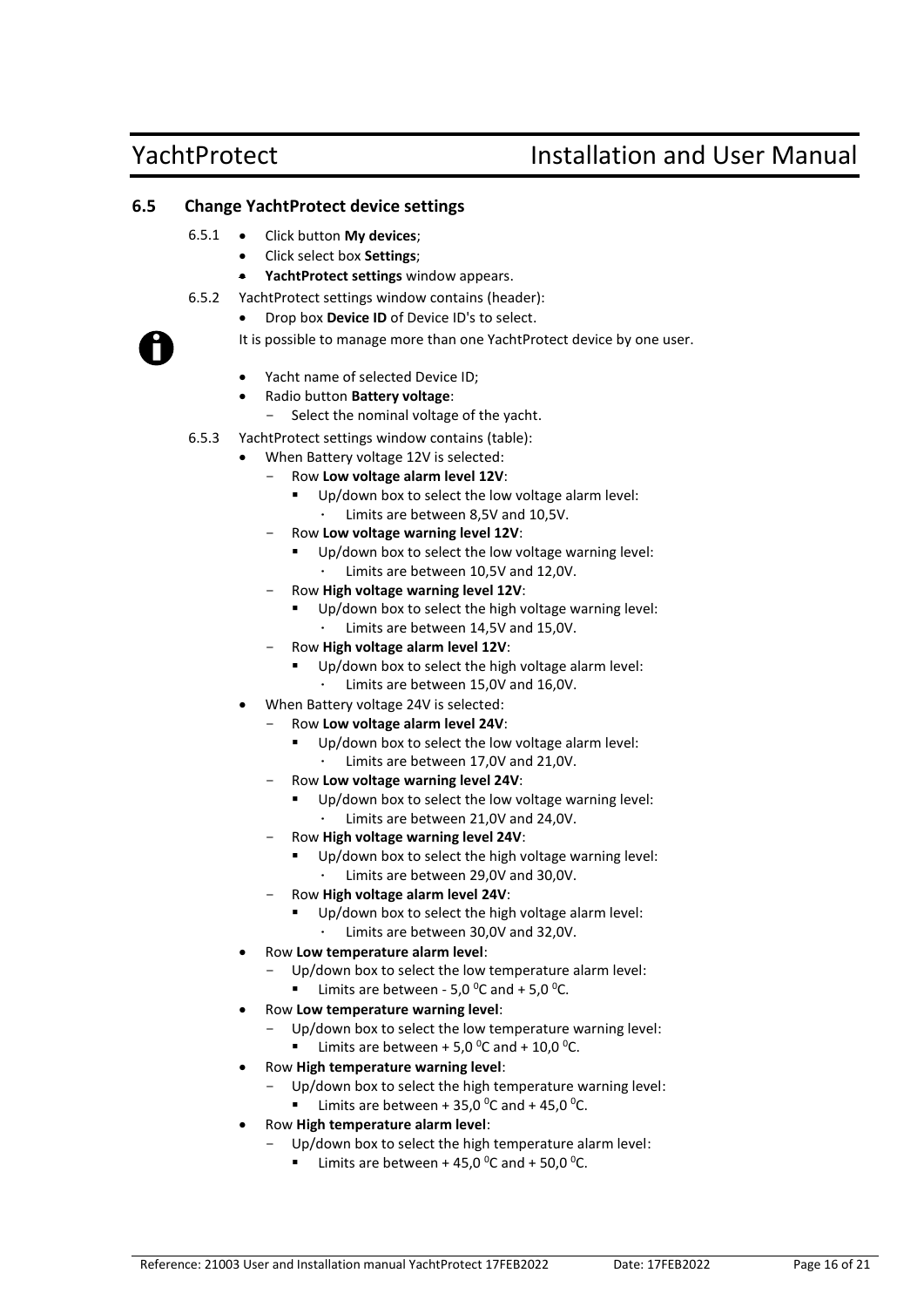- Row **Temperature offset**:
	- Up/down box to calibrate the temperature sensor:
		- Limits are between 5,0  $^{\circ}$ C and + 5,0  $^{\circ}$ C.

Calibration of the temperature sensor can be necessary when the YachtProtect device is placed on a location where the measured temperature has a structural (constant) deviation of the real temperature.

- Row **Low voltage warning act as alarm**:
	- Checkbox to (un)check a Low voltage warning act as alarm.
- Row **High voltage warning act as alarm**:
	- Checkbox to (un)check a High voltage warning act as an alarm.
- Row **Low temperature warning act as alarm**:
	- Checkbox to (un)check a Low temperature warning act as an alarm.
- Row **High temperature warning act as alarm**:
	- Checkbox to (un)check a High temperature warning act as an alarm.
- Row **Gas/smoke warning act as alarm**:
	- Checkbox to (un)check a Gas/smoke warning act as an alarm.
- Row **Liquid sensor 1 warning act as alarm**:
	- Checkbox to (un)check a Liquid sensor 1 warning act as an alarm.
- Row **Liquid sensor 2 warning act as alarm**:
	- Checkbox to (un)check a Liquid sensor 2 warning act as an alarm.

'Act as' stand for the same behaviour for warnings as alarms, so:

- Warnings will be immediately send to your Smartphone;
- Warnings will be immediately send an E-mail to your E-mail address.
- Click button **Save settings**.

Changed YachtProtect device settings will be active after the first regular communication (status message) between the YachtProtect device and server (maximal 6 hours).

## <span id="page-16-0"></span>**6.6 Option: show last message from YachProtect device on Smartphone**

Optionally, there is a possibility, to show the last message of the YachtProtect device on your Smartphone is a simple and clear manner. See: Appendix B 'Create hotkey, as icon, on your Smartphone'.

## <span id="page-16-1"></span>**6.7 Log out YachtProtect account**

### 6.6.1 • Click button **My devices**;

- Select box appears;
- Click **Log out** in select box;
- Home page appears (user is logged out).

## <span id="page-16-2"></span>**7 Messages from YachtProtect device**

### <span id="page-16-3"></span>**7.1 Catapush Messenger**

7.1.1 When an alarm occur or a warning (configured as 'act as' alarm) occur, a message will be send immediately to your Smartphone. This message has the following format:

Content: **Yacht name: [***yacht name***] [***alarm message***]**

**YachtProtect Device ID: xxxxxxxxxxxxxx**

## <span id="page-16-4"></span>**7.2 E-mail messages**

7.2.1 When an alarm occur or a warning (configured as 'act as' alarm) occur, a message will be send immediately to your E-mail address. This E-mail has the following format:

Title: **YachtProtect message**

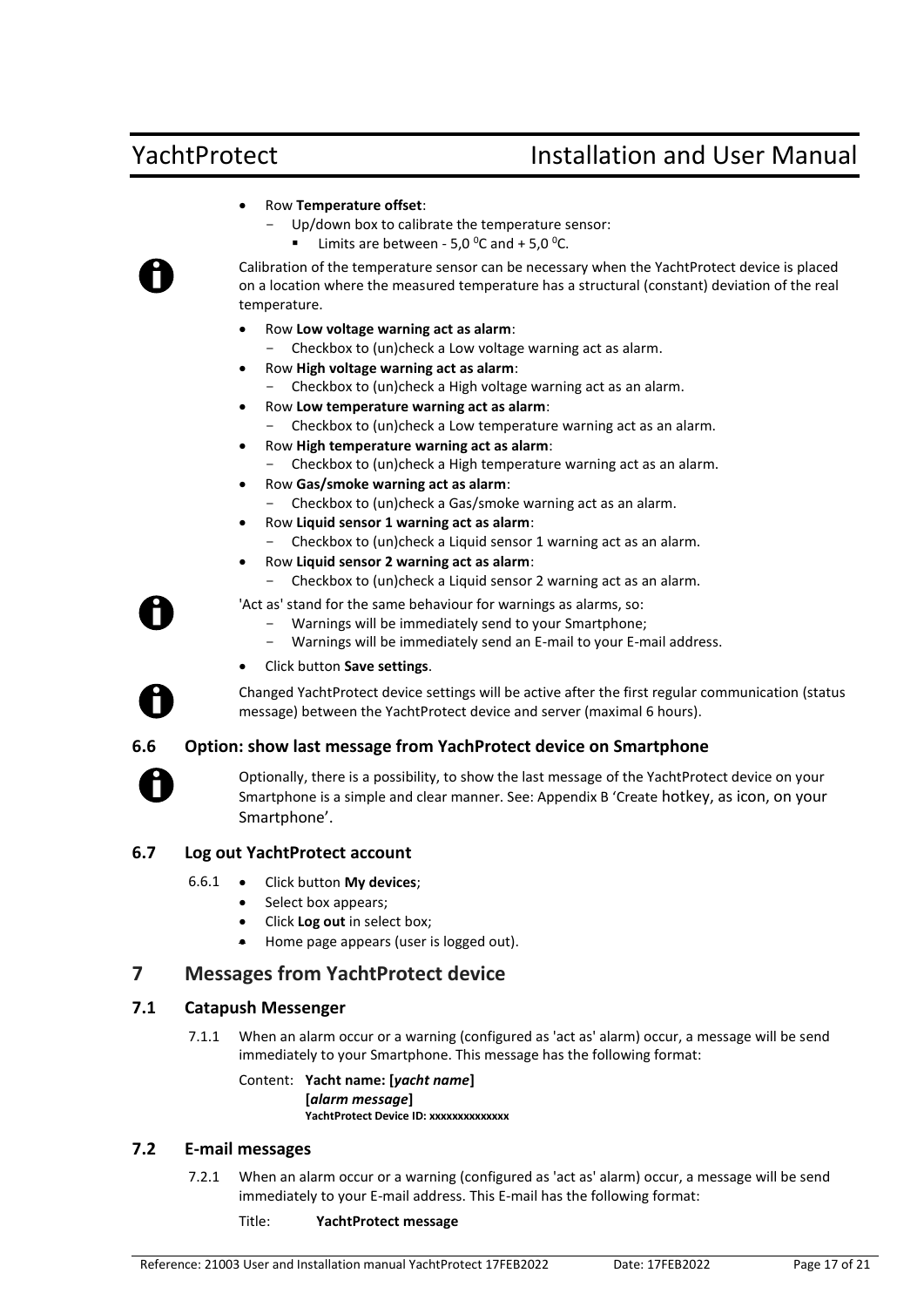| From:    | Admin <info@yachtprotect.eu></info@yachtprotect.eu> |  |
|----------|-----------------------------------------------------|--|
| To:      | [recipient]                                         |  |
| Content: | Yacht name: [yacht name]                            |  |
|          | [alarm message]                                     |  |
|          | YachtProtect Device ID: xxxxxxxxxxxxxx              |  |
|          |                                                     |  |

## <span id="page-17-0"></span>**8 Maintenance and service**

- 8.1 Replace fuse. A defect fuse can be replace by an identical fuse. Specifications of fuse are:
	- 1A automotive fuse standard minimal 50Vdc.

Fuse is located in the power supply cable.

During checking and replace fuse, disconnect power supply cable from Battery.

## <span id="page-17-1"></span>**9 Solving problems**

- 9.1 When connecting the YachtProtect device to the Battery supply nothing happens.
- 9.2 Auxiliary LED is red while Auxiliary input is shorted.
- 9.3 When Liquid sensor 1 or Liquid sensor 2 is connected to the YachtProtect device, the respectively LED's will stay off.
- 9.4 When Liquid sensor 1 or Liquid sensor 2 detects Check connection and cable of Liquid a warning- or an alarm level the LED are representing an incorrect colour.
- 

### **Situation Action Action Action Action Action**

- Check battery voltage. Battery voltage must be conform specifications;
- Check fuse and replace if fuse is broken.
- Check connection and cable of Auxiliary input.
- Check connection and cable of Liquid sensor (it can be damaged).
- sensor (it can be damaged).
- Liquid sensor can be broken.
- 9.5 Communication LED is red. Signal strength of telecom provider is too low. No other telecom providers are available;
	- Use of external antenna.

## <span id="page-17-2"></span>**10 After-sales Service and Application Service**

- 10.1 Our after-sales service responds to your questions concerning maintenance and repair of your product as well as spare parts. Information can also be found under:
	- **[www.yachtprotect.eu](http://www.yachtprotect.eu/)**
- 10.2 Contact:
	- **[info@yachtprotect.eu](mailto:info@yachtprotect.eu)**

## <span id="page-17-3"></span>**11 Disposal**

11.1 The YachtProtect device, accessories and packaging should be sorted for environmental-friendly recycling. Do not dispose of the YachtProtect device into household waste!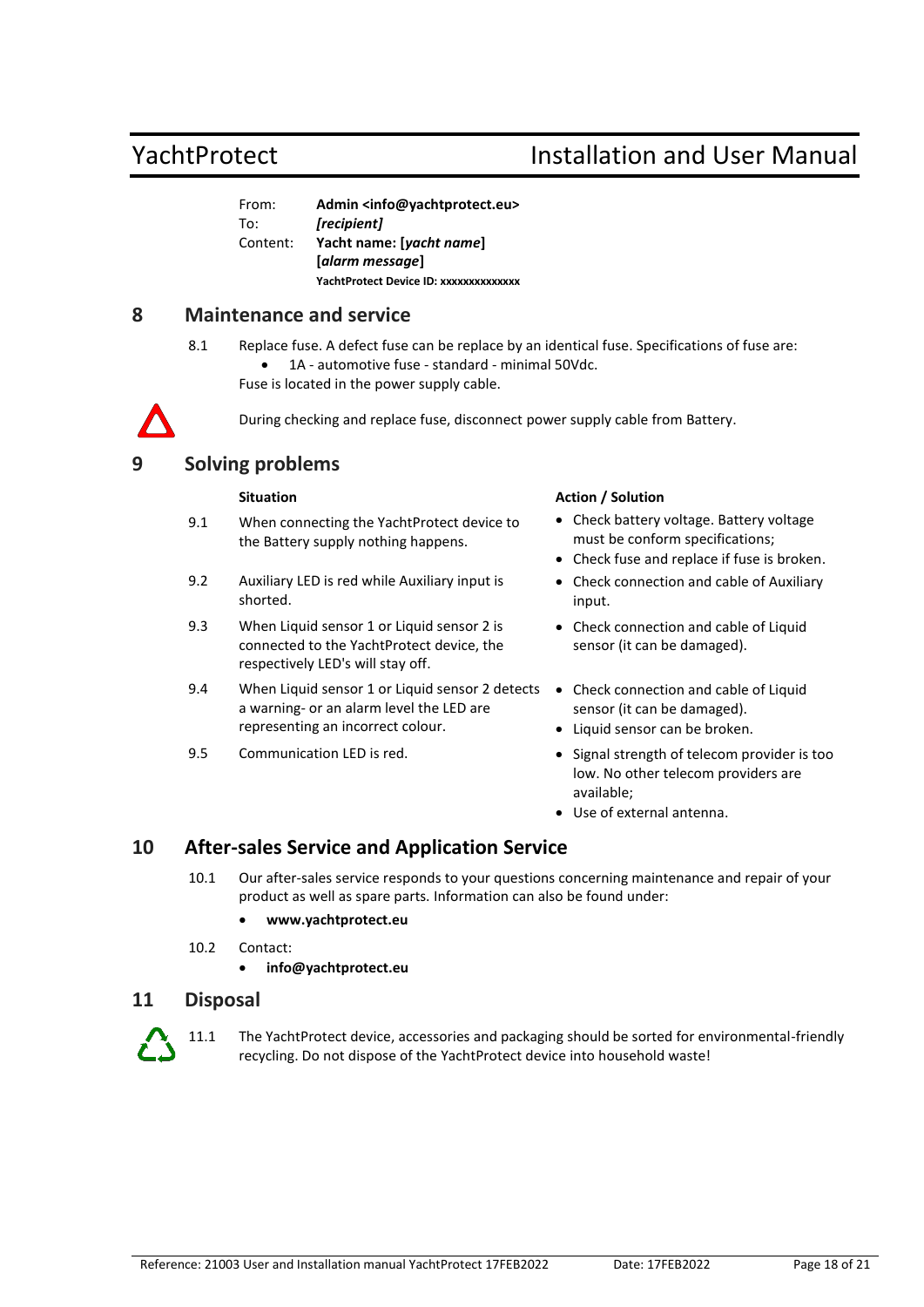### 11.2 **Only for EC countries:**

According to the European Directive 2012/19/EU for Waste Electrical and Electronic Equipment and its implementation into national right, electrical equipment that are no longer usable must be collected separately and disposed of in an environmentally correct manner.

## <span id="page-18-0"></span>**12 Glossary**

| UTC | Universal Time Coordinated (Coordinated Universal Time). Example: during summer time is |
|-----|-----------------------------------------------------------------------------------------|
|     | the UTC time 2 hours before the local (Netherlands) time.                               |

Reference: 21003 User and Installation manual YachtProtect 17FEB2022 Date: 17FEB2022 Page 19 of 21 **!** Device ID Is a unique identification number of the YachtProtect device. This ID is inseparable connected with the YachtProtect device, which cannot be changed. The device ID is placed on the label on the backside of the YachtProtect device. A Device ID consist of 14 characters.

Power supply Cable from battery to YachtProtect device.

cable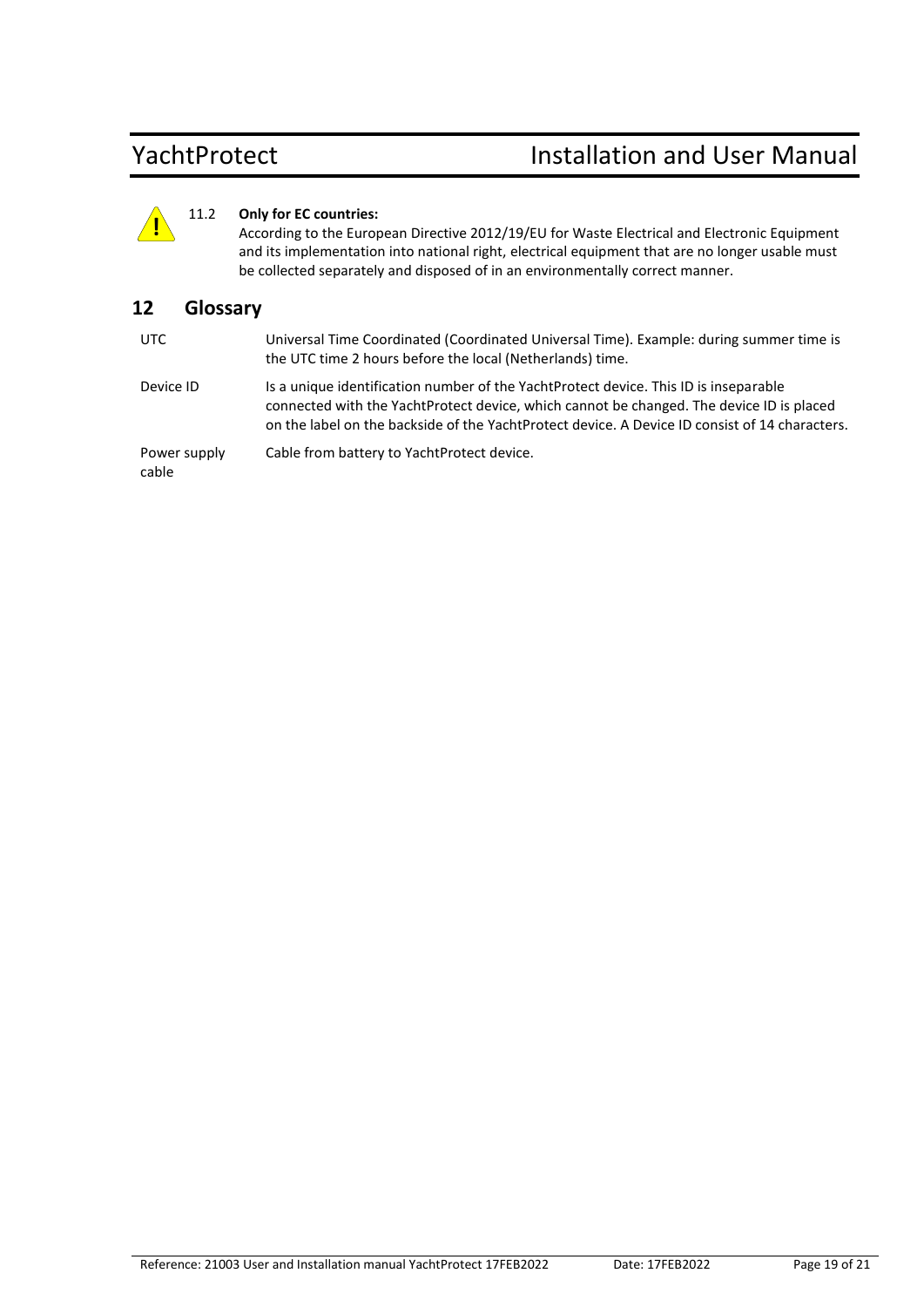## <span id="page-19-0"></span>**13 Appendix A: Error codes**

|                    | <b>Error code Description</b>                                        | Text in error box                                                            |  |  |  |
|--------------------|----------------------------------------------------------------------|------------------------------------------------------------------------------|--|--|--|
| Sign in            |                                                                      |                                                                              |  |  |  |
| 0010               | Syntax of E-mail address is incorrect                                | Please enter a valid E-mail address [error code: 0010].                      |  |  |  |
| 0012               | Syntax of phone number is incorrect                                  | Please enter a valid telephone number [error code:<br>$0012$ ].              |  |  |  |
| 0014               | Password does not meet requirements                                  | Please enter a correct password [error code: 0014].                          |  |  |  |
| 0016               | Repeated password is not the same as the<br>initial password         | Repeated password is not the same as initial password<br>[error code: 0016]. |  |  |  |
| 0018               | Device ID of this YachtProtect device is<br>already signed in        | Device ID is already signed in [error code: 0018].                           |  |  |  |
| 0020               | Device ID of this YachtProtect device is<br>unknown (not registered) | Device ID is unknown (not registered) [error code:<br>$0020$ ].              |  |  |  |
| 0022               | Syntax of Device ID is incorrect                                     | Syntax of Device ID is incorrect [error code: 0022].                         |  |  |  |
| Log in             |                                                                      |                                                                              |  |  |  |
| 0110               | Combination of E-mail and password is<br>incorrect                   | E-mail address or password incorrect [error code:<br>$0110$ .                |  |  |  |
| <b>Credentials</b> |                                                                      |                                                                              |  |  |  |
| 0210               | Device ID is of this YachtProtect device<br>already signed in        | Device ID is already signed in [error code: 0210].                           |  |  |  |
| 0220               | Device ID of this YachtProtect device is<br>unknown (not registered) | Device ID is unknown (not registered) [error code:<br>$0220$ ].              |  |  |  |
| 0230               | Password does not meet requirements                                  | Please enter a correct password [error code: 0230].                          |  |  |  |
| 0240               | Repeated password is not the same as<br>initial password             | Repeated password is not the same as initial password<br>[error code: 0240]. |  |  |  |
| 0250               | Device ID of this YachtProtect device is<br>already registered       | Device ID is already signed in [error code: 0250].                           |  |  |  |
| 0260               | Device ID of this YachtProtect device is<br>unknown (not registered) | Device ID is unknown (not registered) [error code:<br>$0260$ ].              |  |  |  |
| 0270               | Syntax of Device ID is incorrect                                     | Syntax of Device ID is incorrect [error code: 0270].                         |  |  |  |